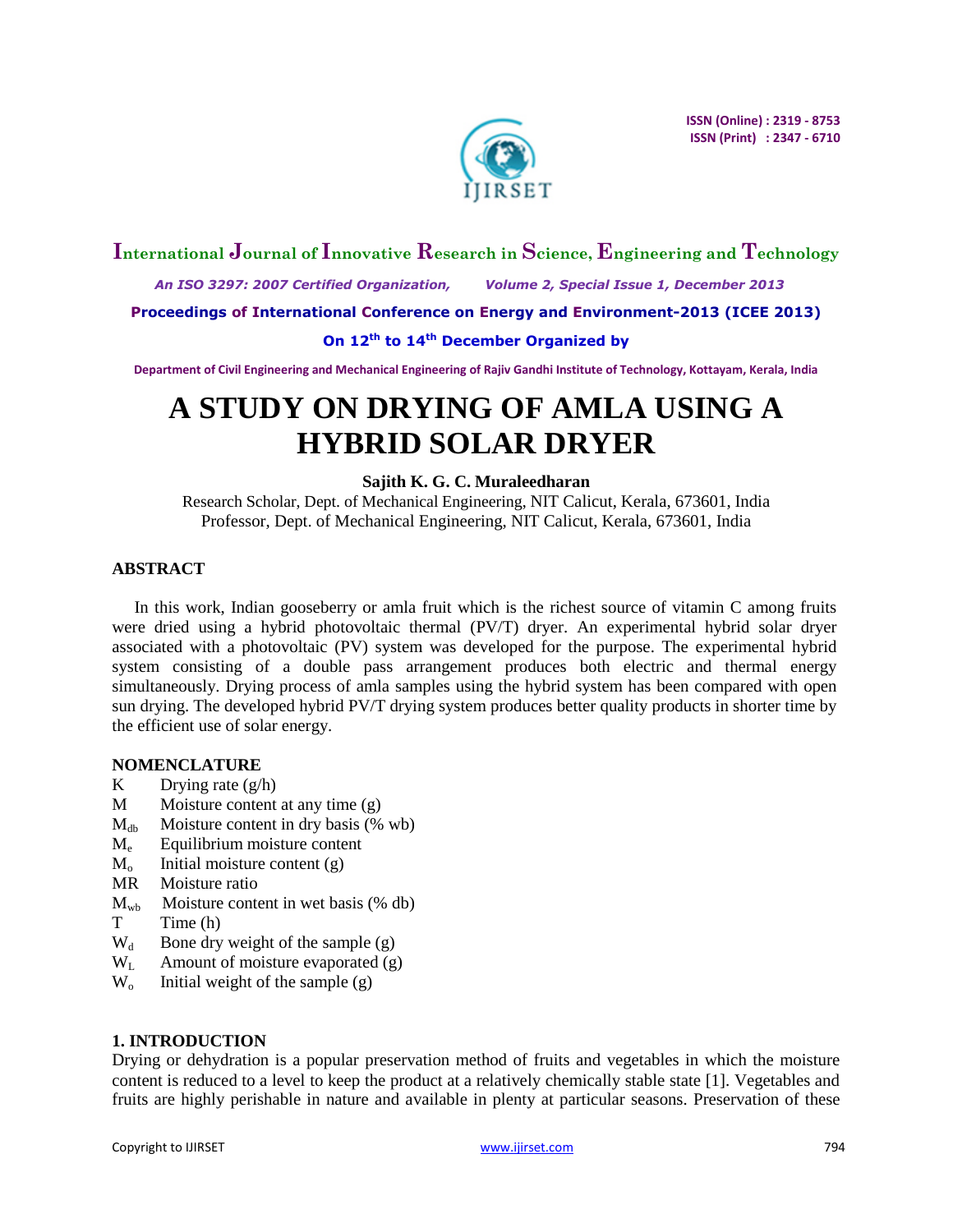crops is a challenging task for farmers. Proper preservation techniques should be cost effective and least detrimental to the quality of the products. Lack of good post harvest processing facilities coupled with short shelf life results in huge revenue loss to the country. Suitable processing technologies are needed to preserve the produced crops in order to save the agrarian economy of the country. Electrical or fossil fuel powered dryers are not popular among the economically week farmers even though these dryers offer faster drying performance. Solar dryers are increasingly becoming popular among farmers due to the low operating cost and better performance than open sun drying. It has an added advantage of maintaining the environment pollution free.

Indian gooseberry (phyllanthus emblica Lim) or amla is indigenous in tropical South-East Asia. Amla fruit is the richest source of vitamin C among the fruits. The shelf life of amla fruits in atmospheric conditions without processing is very short. In tropical countries preservation of amla by solar drying is a common practice. But open sun drying has many disadvantages like contamination by insects and dust, need of a lot of man power etc. Drying rate and drying time are the significant parameters while drying of biological materials. Controlled drying using solar energy has many advantages in rural areas due to low running cost and good product quality.

Siporn Methakhup et al. [2] reported the effects of drying methods and conditions on drying kinetics and quality of amla flakes. Vacuum drying and low-pressure superheated steam drying of amla flakes were carried out at various drying conditions to monitor the drying kinetics and quality degradation of the product during drying. Verma and Gupta [3] dried amla on a solar dryer to investigate the effects of different treatments on the product quality. The pre-treatments under study were flaking; pricking; pricking + blanching; pricking + blanching + flaking etc. All the treatments were found to be significantly improving the product quality. Hossain and Bala [4] used a mixed mode type forced convection solar tunnel dryer to dry hot red and green chillies under tropical weather conditions of Bangladesh. An experimental closed–type dryer integrated with a photovoltaic (PV) system was developed by Ho- Hsien Chen et al. [5]. This system integrates a PV panel as an electric energy producing device and dehumidification system to remove moisture. They have reported that by using this system, loss of color and flavor are minimized. Mustafa Aktas et al. [6] determined the drying characteristics of apples in a heat pump and solar dryer. Both the heat pump and solar dryer were designed and fabricated. Drying of apples were experimentally analyzed and found that apples can be dried in a short time with the combination of both the dryers.

Only a small fraction of solar energy is converted by photovoltaic cells to electricity and the remaining is wasted. The wasted thermal energy can be recovered by photovoltaic/thermal (PV/T) technology and the recovered thermal energy can be utilized for further applications like drying. The PV/T collector offers superior way of exploiting solar energy due to improved overall efficiency. Recent studies were reported on different PV/T systems based on air and water as working fluids.

The PV/T technology has been evolved over the last three decades and widely published. A detailed review of available literature on PV/T collectors were given by Charalambous et al. [7]. Arwind Tiwari [8] presented energy metrics analysis of a hybrid photovoltaic module. In that paper energy pay-back time, electricity production factor and life cycle conversion efficiency of a PV module were analyzed. It has been observed that the energy pay-back time was considerably reduced due to the increase in annual energy availability of the thermal energy in addition to electric energy. Low cost performance improvements of air cooled PV/T solar collectors were suggested by Tonui and Tripanagnostopoulos [9]. Their study investigates the performance of two low cost improvements of heat extraction in the channel of a PV/T system to attain higher thermal output and PV cooling. Niccolo Aste et al. [10] presented the details of design, development and performance monitoring of PV/T air heater. The simulation model developed by them predicted the thermal and electrical performance of a PV/T with reasonable accuracy. Joshi and Tiwari [11] have conducted exergy analysis of a hybrid PV/T air heater. The hybrid systems are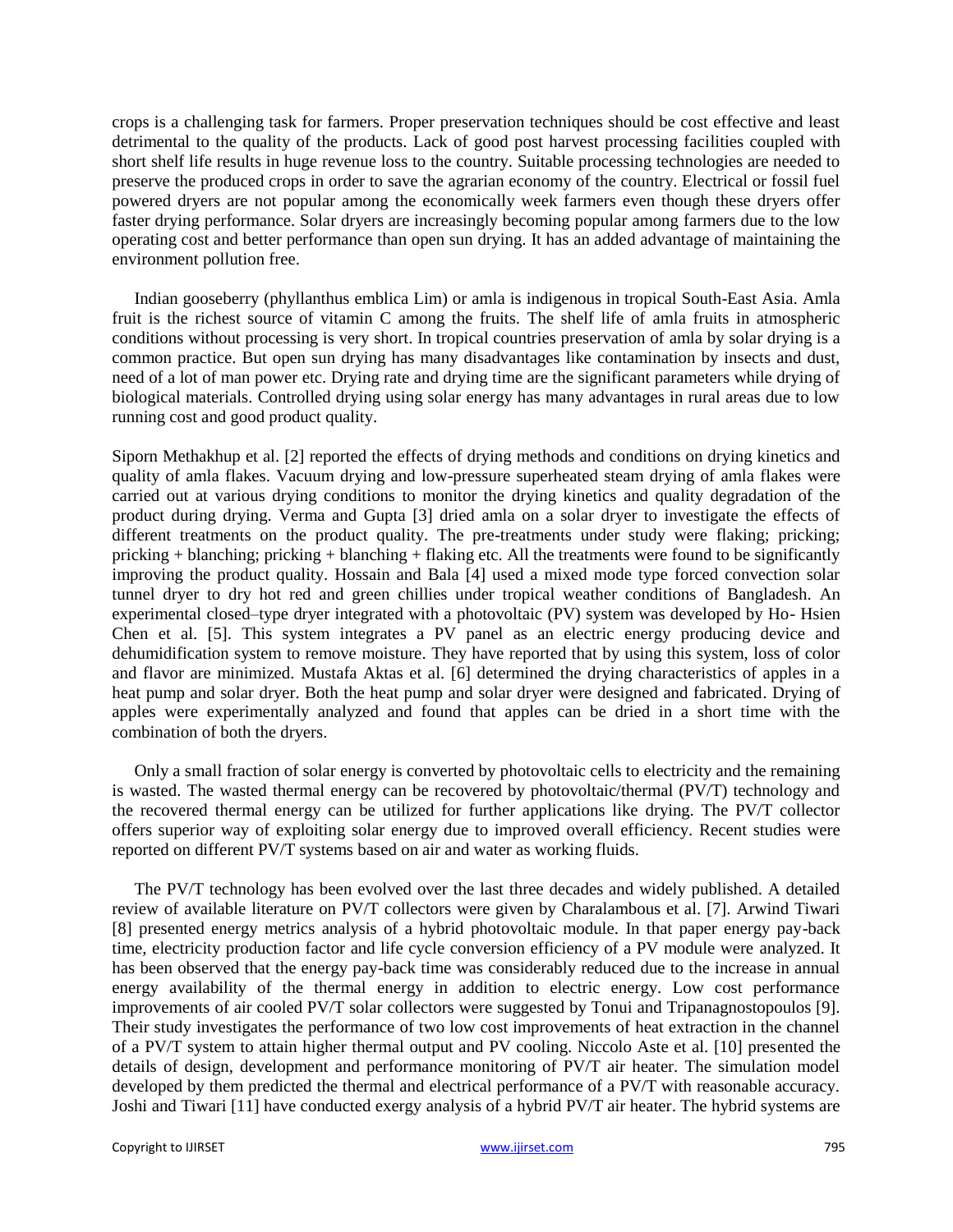more economical than the stand alone systems. Analytical expression for electrical efficiency of PV/T hybrid air collector was presented Dubey et al. [12].

The present work deals with amla fruits dried by a hybrid solar photovoltaic thermal (PV/T) dryer and the performance was compared with that of open sun drying.

### **2. MATERIALS AND METHOD**

The experimental hybrid system consists of a photovoltaic panel, a blower and a drying chamber. The hybrid system has been designed and fabricated in such a way that it enabled the combined production of electric energy and thermal energy from the photovoltaic panels. A photovoltaic (PV) panel of a rating of 100 W was placed on a frame made of mild steel angles. Bottom and side walls were covered with galvanized iron sheets. On the top of the frame, a glass cover was provided. Polystyrene sheet (thermocol) of thickness 0.05 m was used for insulation. A cabinet type solar dryer (dimensions 0.75 m x 0.45 m x 0.35 m) was fabricated using galvanized iron sheets (SWG 20) along with a door for loading the dryer.



FIGURE 1. EXPERIMENTAL SET UP (4) Top glass cover (2) Photovoltaic panel (3) Insulation Blower (5) Solar dryer (6) Trays

The dryer has four trays to keep the crops. The outer surface of the dryer was insulated with plywood to reduce heat losses. A blower was employed to increase the heat transfer rate.

The experiments were conducted at the Solar Energy Laboratory of NIT Calicut, Kozhikode. The experiments started at 8.00 am and terminated at 5.00 pm. The drying time is defined as the time in which the crop is dried. Drying started from 8.00 am. About 3 kg of amla was collected from the market near the institute. Among these, good quality uniform sized samples were sorted out for the experiment. Further samples were pricked and cut into slices. Two sets of samples (1 kg each) were used for the experiment. A set of sample was spread on a galvanized iron sheet for open sun drying. Another sample was spread on a mesh tray of hybrid solar dryer.

Moisture content of the samples was found by the oven drying method. Samples of the product were weighed using an electronic balance. Then samples were placed in moisture boxes which were kept in oven at a temperature of 105  $^{\circ}$ C for 24 hours. These samples were again weighed and their moisture content was determined on the wet basis method.

Moisture content in wet basis (%)

$$
M_{wb} = \frac{(W_0 - W_d) \times 100}{W_0} \tag{1}
$$

Moisture content in dry basis (%)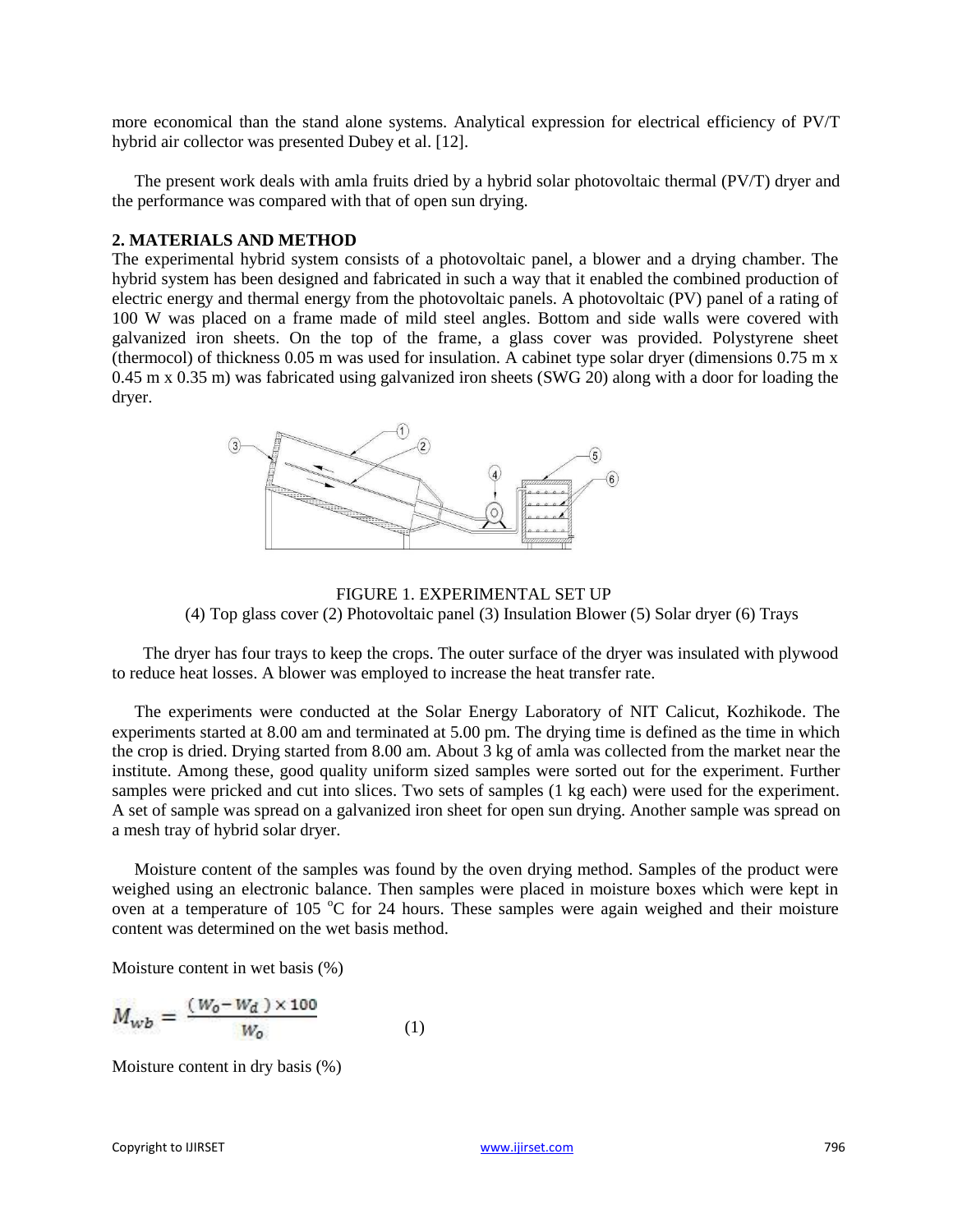$$
M_{db} = \frac{(W_o - W_d) \times 100}{W_d} \tag{2}
$$

 $W_0$ : Initial weight of the sample (g)  $W_d$ : Bone dry weight of the sample  $(g)$ Moisture ratio (MR)

$$
MR = \frac{M - M_{\rm g}}{M_{\rm o} - M_{\rm g}} \tag{3}
$$

M : Moisture content at any time (g)

M<sup>e</sup> : Equilibrium Moisture Content

 $M<sub>o</sub>$ : Initial Moisture Content (g)

$$
Drying rate K = \frac{w_L}{T}
$$
 (4)

Where  $W_L$ : Amount of moisture evaporated, g T : Time taken, h

### **3. RESULTS AND DISCUSSION**

The experiments were done at the Solar Laboratory of NIT, Calicut on 2 days of December, 2012. The samples were subjected to drying from 8.00 am to 5.00 pm. Generally, drying of fruits depends on the temperature and humidity of the drying air. Figure 2 shows the variation of ambient temperature with time. Figure 3 shows the variation of solar radiation with time. Maximum solar radiation obtained on day 1 and 2 were 838 W/m<sup>2</sup> and 788 W/m<sup>2</sup>, respectively at around 1.00 pm.



FIGURE 2. VARIATION OF AMBIENT TEMPERATURE AGAINST TIME

Figure 4 demonstrates the variation of moisture loss of the sample during the drying period. It is clear from the graph that photovoltaic thermal dryer removes more moisture than the open sun drying during the same drying period.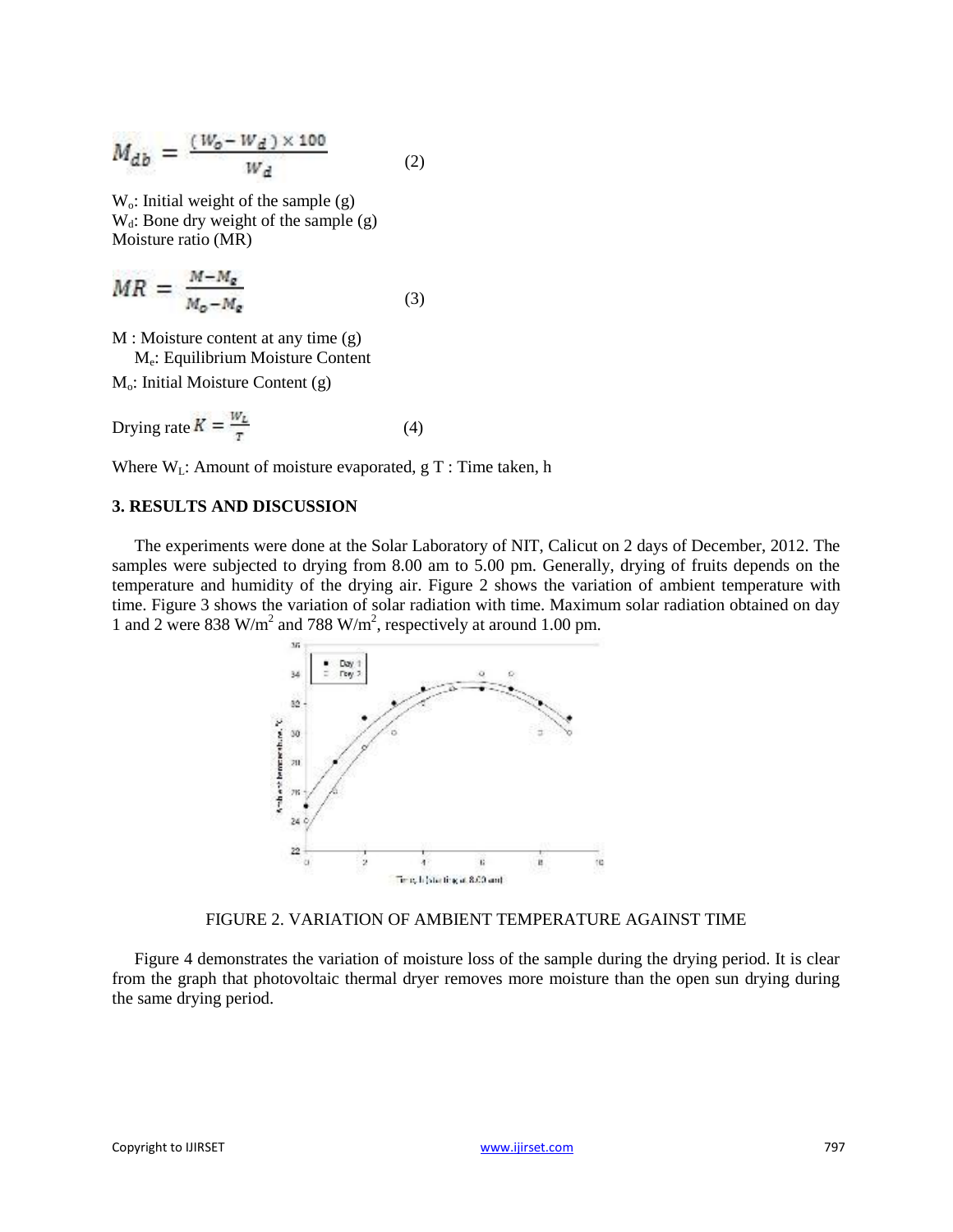

FIGURE 3. VARIATION OF SOLAR RADIATION AGAINST TIME



FIGURE 4. REDUCTION IN MOISTURE CONTENT WITH DRYING TIME



FIGURE 5. VARIATION OF DRYING RATE WITH DRYING TIME

Figure 5 shows the variation of drying rate with drying time for open sun drying and hybrid solar drying. Initially the drying rate was high and then slowly decreasing. Only a small quantity of energy is required to evaporate the surface moisture so the drying rate was high during the initial period. The energy requirement is more after the evaporation of the surface moisture. Figure 4  $\&$  5 clearly demonstrate the effectiveness of the hybrid solar dryer compared to the open sun drying of the amla fruit. A water pressure gradient has to be established for the moisture removal from the fruits. In traditional open sun drying due to the intake of high humid air, a water vapor pressure gradient cannot be attained. Consequently more time is required to dry the product in open sun drying. Controlled drying using a